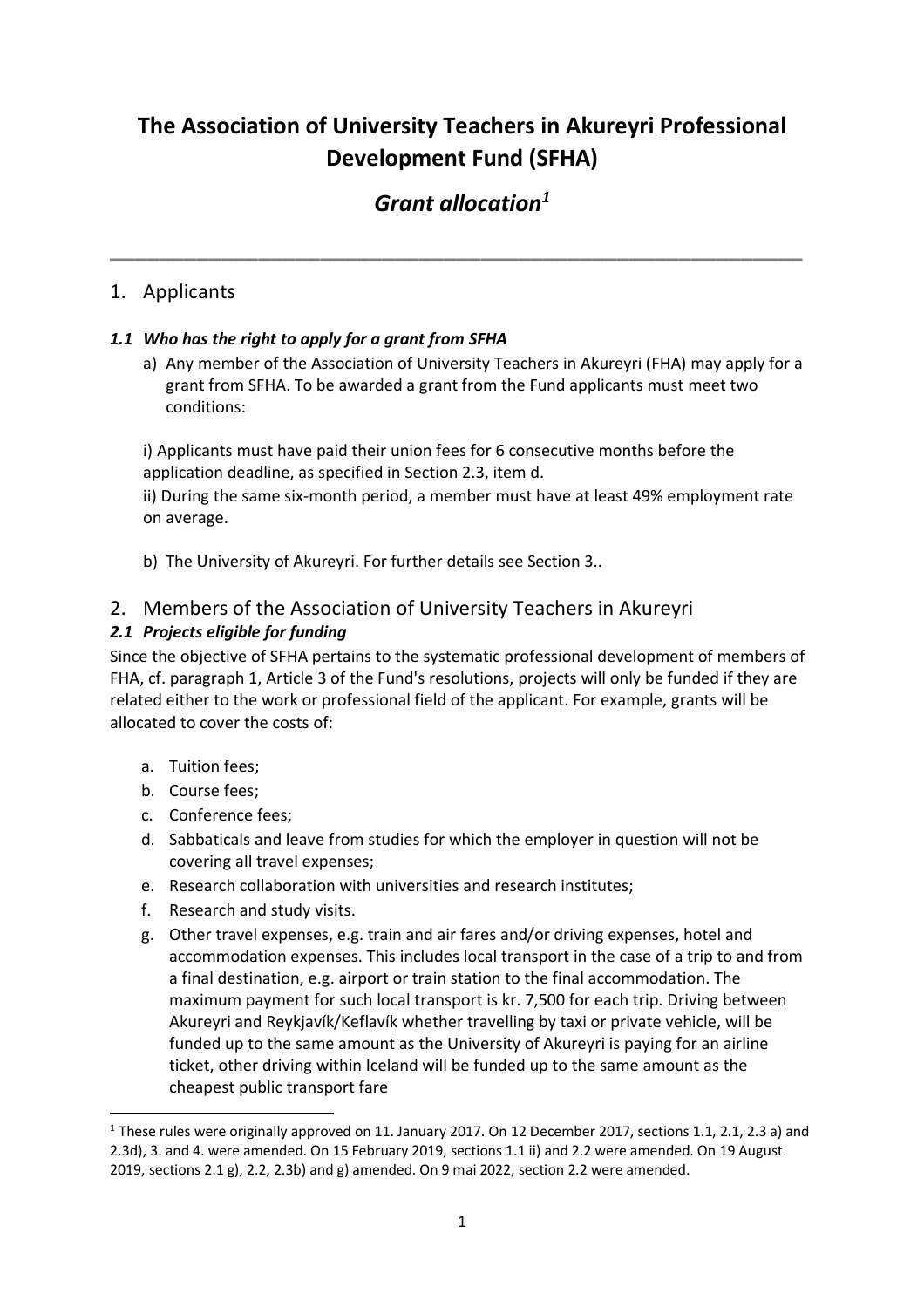Not eligible for funding:

- Public transport within cities or municipalities
- Car rental
- Loss of wages
- Study materials
- Food
- Tourist excursions
- Hobby courses

The board of the Fund shall judge in case of any doubt.

## *2.2 Grant sum*

The maximum grant sum is ISK 650,000 per 18 months. The maximum grant is based on a 100% employment ratio during the 6 consecutive months before the application is submitted. Members of the FHA with a 49% employment rate or more receive grant according to their employment rate. This 18-month period shall begin with the first grant payment. Grants shall never exceed submitted expense claims.

If the Fund runs out of money or stands to do so, taking into account its income and anticipated financial commitments, the board may decide that applicants awarded lower grants shall take priority.

## *2.3 Application for and payment of a grant*

## a) Grant application:

Application forms, as well as information on the Fund rules, can be obtained from the Association's website www.fha.is. Applications on the applications form must be sent electronically to the Fund to sfha@unak.is

**Care must be taken in filling in applications** and the form must specify in detail how the applicant intends to use the grant, along with other information requested on the form. If an application pertains to reimbursement of outlay costs, which are documented in a foreign currency, the applicant must indicate how much the outlay costs would have been in ISK.

## b) Original copies of invoices:

Payments from the Fund shall generally be dependent on provision of original invoices. This means that a grant is generally not paid unless applicants can provide documentation to prove that they have already made use of the relevant item of expenditure, such as flights or accommodation.

## c) Confirmation of the project:

As well as providing an invoice, the grant recipient must demonstrate that the grant is used to cover the costs of the project applied for, for example with a programme or list of participants.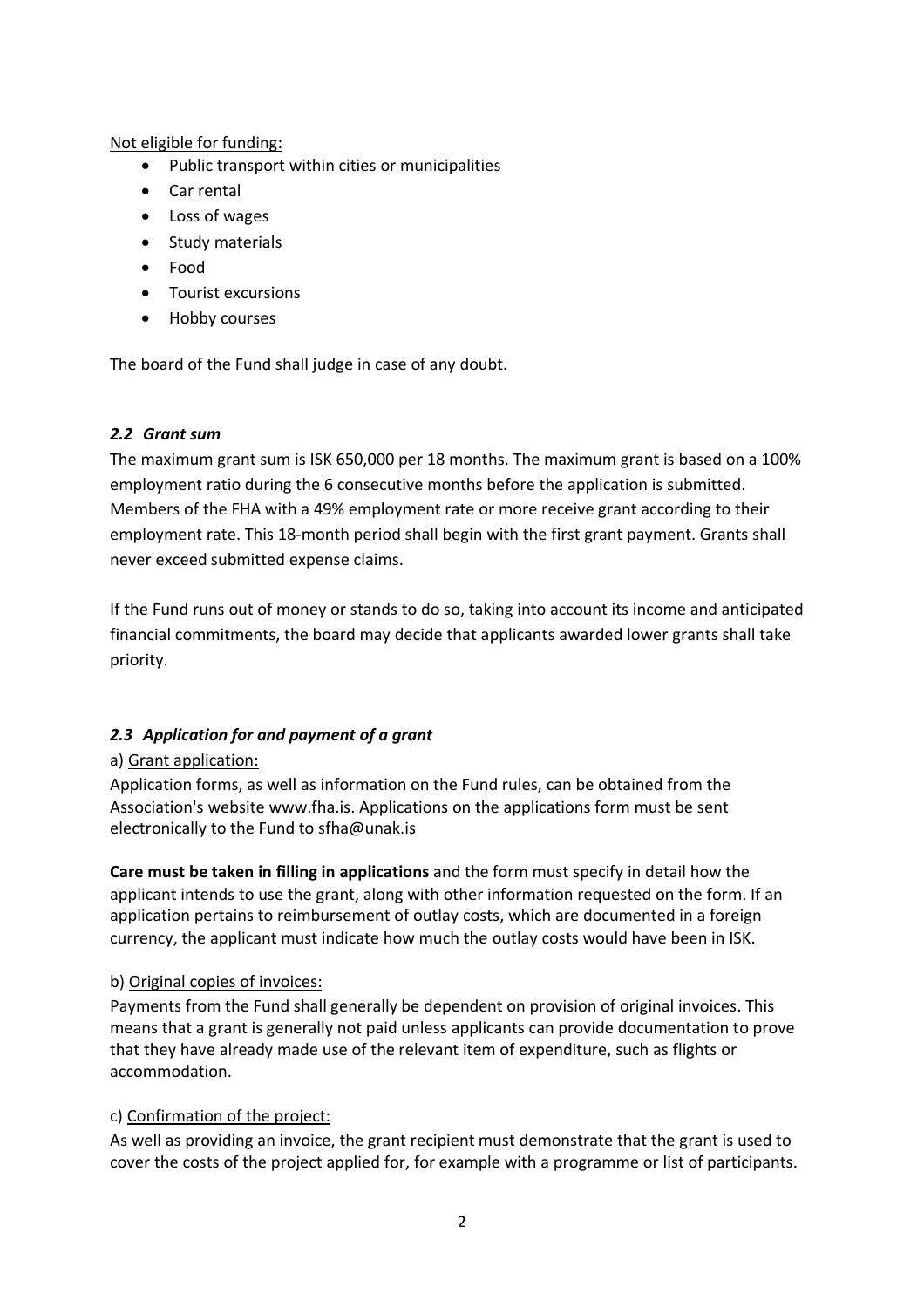Confirmation must come from parties other than the applicant. It is therefore necessary to retain all relevant documentation.

#### d) Application deadline and payment of grant:

The final deadlines for application, including submission of supporting documentation, are 1 February, 1 May, 1 September and 1 December each year.

Grants from the Fund are usually paid at the beginning of January, March, June and October each year.

A union member who fails to submit satisfactory documentation by the final deadline loses the right to have the application processed in the next allocation period.

Grant applications shall be submitted to the Fund within a year from the end of the project or beginning of formal studies. A project is considered to be concluded if the ending is definitive, such as a completed course, completed conference, etc.

Once a grant payment has been transferred to the applicant's bank account, the applicant is notified by email.

#### e) Double payments or overpayments:

If any mistake is made in processing a grant application or grant payment, the Fund's staff shall seek to correct the error as quickly as possible. Applicants receiving a double payment or overpayment are required to notify the Fund of the mistake and repay the excess money to the Fund.

#### f) Information for the tax authorities:

At the beginning of each year, SFHA will submit information to the tax authorities detailing grant recipients and grant sums in the course of the previous year..

## *2.4 Interruption or discontinuation of Fund membership*

#### a) Parental leave:

Interruption of membership due to parental leave does not affect eligibility for grants, as long as union fees are paid for the period of leave.

b) Unpaid leave:

Members on unpaid leave may not apply for a grant.

#### c) Unemployment:

On becoming unemployed, union members retain their rights for up to 12 months, as long as they continue to pay membership fees.

## 3. Institutes

## *3.1 Membership of SFHA*

The University of Akureyri and institutions associated with, which contribute to the Fund on behalf of their employees who are FHA members, are full members of SFHA.